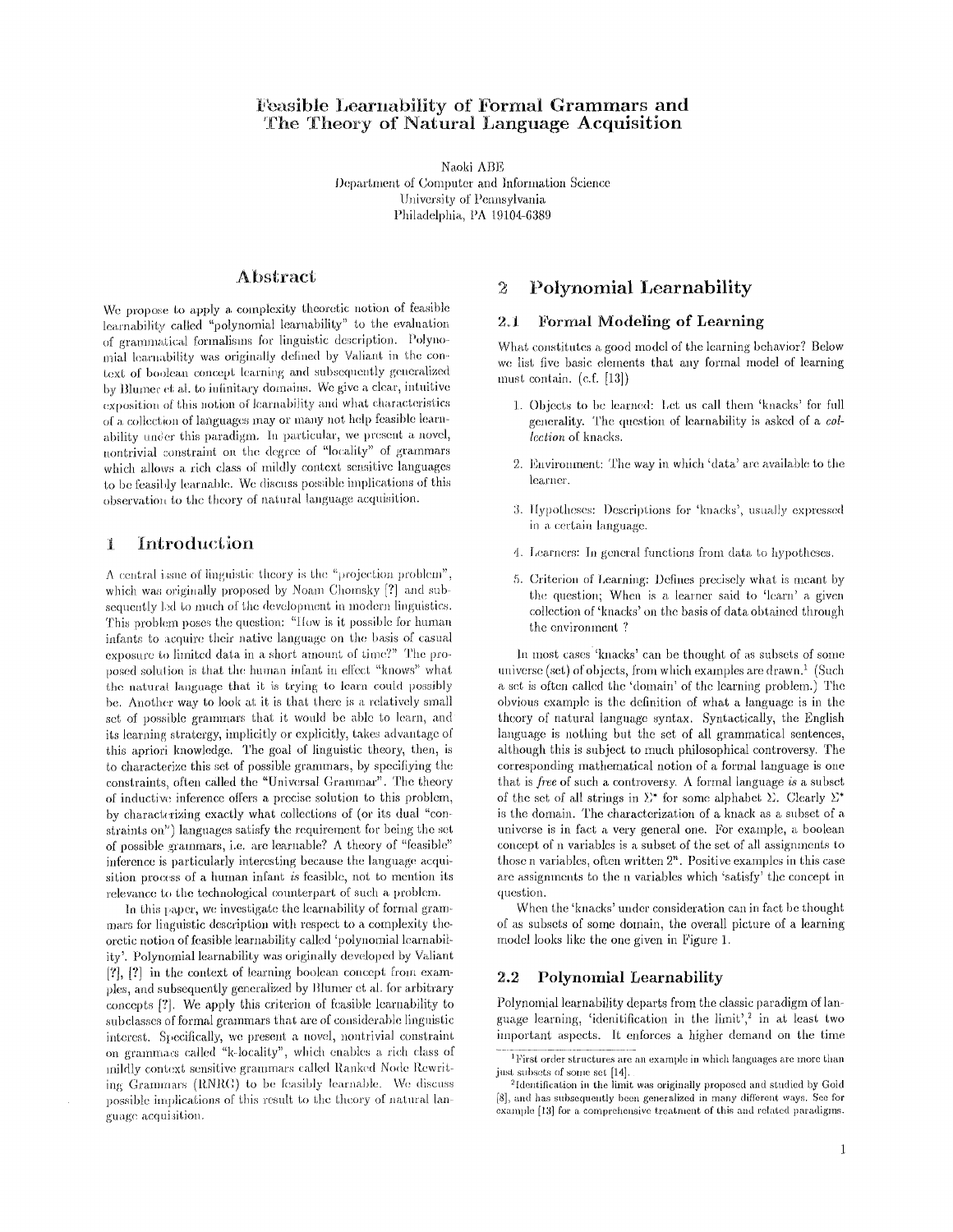

Figure 1: A Learning Model

complexity by requiring that the learner converge in time polynomial, but on the other hand relaxes the criterion of what constitutes a 'correct' grammar by employing an approximate, and probabilistic notion of correctness, or *aecraey* to be'precise. Furthermore, this notion of correctness is intricately tied to both the time complexity requirement and the way in which the environment presents examples to the learner, Specifically, the environment is assumed to present to the learner examples from the domain with respect to an unknown (to the learner) but fixed probability distribution, and the accuracy of a hypothesis is measured with respect to that same probability distribution. This way, the learner is, so to speak, *protected* from 'bad' presentations of a knack. We now make these ideas precise by specifying the five essential parameters of this learning paradigm.

- 1. Objects to be learned are languages or subsets of  $\Sigma^*$  for some fixed alphabet E. Although we do not specify *apriori* the language in which to express these grammars<sup>3</sup>, for each collection of languages  $\mathcal L$  of which we ask the learnability, we fix a class of grammars  $G$  (such that  $L(G) = \mathcal{L}$ where we write  $L(G)$  to mean  $\{L(G) | G \in \mathcal{G}\}\$  with respect to which we will define the notion of 'complexity' or 'size' of a language. We take the number of bits it takes to write down a grammar under a reasonable<sup>4</sup>, fixed encoding scheme to be the size of the grammar. The size of a language is then defined as the size of a minimal grammar for it. (For a language  $L$ , we write  $size(L)$  for its size.)
- 2. The environment produces a string in  $\Sigma^*$  with a timeinvariant probability distribution unknown to the learner and pairs it with either 0 or 1 depending on whether the string is in the language in question or not, gives it to the learner. It repeats this process indefinitely.
- 3. The hypotheses axe expressed as grammars. The class of grammars allowed as hypotheses, say  $H$ , is not necessarily required to generate exactly the class  $\mathcal L$  of languages to be learned. In general, when a collection  $\mathcal L$  can be learned by a learner which only outputs hypotheses from a class  $H$ , we say that  $\mathcal L$  is learnable by  $\mathcal H$ , and in particular, when  $\mathcal{L} = L(\mathcal{G})$  is learnable by  $\mathcal{G}$ , the class of representations  $\mathcal{G}$ is said to be *properly* learnable. (See [6].)
- 4. Learners passively receive an infinite sequence of positive and negative examples in the manner described above, and

at each initial (finite) segment of such a sequence, output a hypothesis. In other words, they are functions from finite sequences of positive and negative examples<sup>5</sup> to grammars.

5. A learning function is said to *polynomially learn a* collection of languages just in case it is computable in time polynomial in the length of the input sample, and for an arbitrary degrees of accuracy  $\epsilon$  and confidence  $\delta$ , its output on a sample produced by the environment by the manner described above for any language  $L$  in that collection, will be an  $\epsilon$ -approximation of the unknown language  $L$  with confidence probability at least  $1 - \delta$ , no matter what the unknown distribution is, *as long as* the number of strings in the sample exceeds  $p(e^{-1}, \delta^{-1}, \text{size } (L))$  for some *fixed* plynomial p. Here, grammar G is an  $\epsilon$ -approximation of language L, if the probability distribution over the *symmetric difference*<sup>6</sup> of L and  $L(G)$  is at most  $\epsilon$ .

### **2.3 Occam Algorithm**

Blumer et al. [5] have shown an extremely interesting result revealing a connection between reliable data compression and polynomial learnability. *Occam's Razor* is a principle in the philosophy of science which stipulates that a shorter theory is to be preferred as long as it remains adequate. Blumer et al. define a precise version of such a notion in the present context of learning which they call Occam Algorithm, and establishes a relation between the existence of such an algorithm and polynomial learnability: If there exists a polynomial time algorithm which reliably "compresses" any sample of any language in a given collection to a provably small consistent grammar for it, then such an alogorithm polynomially learns that collection in the limit. We state this theorem in a slightly weaker form.

Definition 2.1 *Let £ be a language collection with associated represenation*  $H$  with size function "size". (Define a sequence *of subclasses of H by*  $H_n = \{G \in H \mid size(G) \leq n\}$ .) Then A *is an Occam algorithm for*  $L$  *with range size*  $f(m, n)$  *if and only if!* 

*VLE£*   $\forall S \subset graph(L)$ *if size*( $L$ ) = *n* and | *S* | = *m* then *A(S) is consistent with S and*  $\mathcal{A}(S)$ *)*  $\in \mathcal{H}_{f(n,m)}$ and A runs in time polynomial in the length of S.

**Theorem** 2.1 (Blumer et al.) *If A is an Occam algorithm for L* with range size  $f(n,m) = O(n^k m^{\alpha})$  for some  $k > 1$  $0 \leq \alpha < 1$  then A polynomially learns L in the limit.

We give below an intuitive explication of why an Oceam Algorithm polynomially learns in the limit. Suppose  $A$  is an Occam Algorithm for  $\mathcal{L}$ , and let  $L \in \mathcal{L}$  be the language to be learned, and  $n$  its size. Then for an arbitrary sample for  $L$  of an arbitrary size, a minimal consistent language for it will never have size larger than  $size(L)$  itself. Hence A's output on a sample of size m will always be one of the hypotheses in  $\mathcal{H}_{f(m,n)}$ , whose cardinality is at most  $2^{f(m,n)}$ . As the sample size m grows, its effect on the probability that any consistent hypothesis in  $\mathcal{H}_{f(m,n)}$ is accurate will (polynomially) soon dominate that of the growth of the eardinality of the hypothesis class, which is less than linear in the sample size.

<sup>&</sup>lt;sup>3</sup>Potentially any 'Turning program could be a hypothesis

 ${}^{4}$ By a *reasonble* encoding, we mean one which can represent n different. grammars using  $O(\log n)$  bits.

<sup>&</sup>lt;sup>5</sup>In the sequel, we shall call them 'labeled samples'

<sup>&</sup>lt;sup>6</sup>The symmetric difference between two sets A and B is  $(A-B)\cup (B-A)$ .

<sup>&</sup>lt;sup>7</sup> For any langugage *L*,  $graph(L) = \{(x, 0) | x \in L\} \cup \{(x, 1) | x \notin L\}.$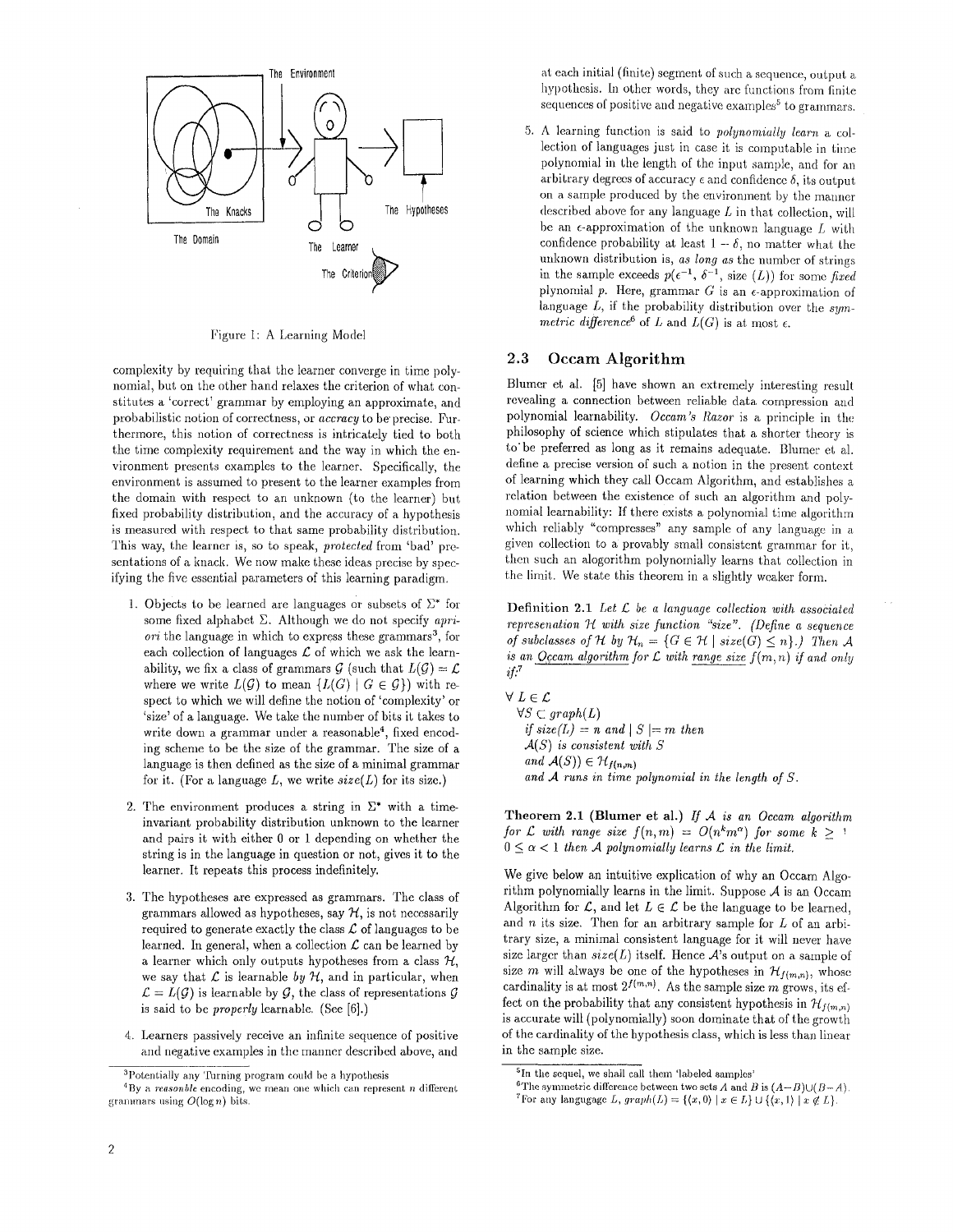## **3** Ranked Node Rewriting Grammars

In this section, we define the class of mildly context sensitive grammars under consideration, or Ranked Node Rewriting Grammars (RNR $G$ 's). RNR $G$ 's are based on the underlying ideas of Tree Adjoining Grammars  $(TAG's)^{-8}$ , and are also a specical case of context free tree grammars  $[15]$  in which unrestricted use of variables for moving, copying and deleting, is not permitted, in other words each rewriting in this system replaces a "ranked" nonterminal node of say rank  $j$  with an "incomplete" tree containing exactly  $j$  edges that have no descendants. If we define a hierarchy of languages generated by subclasses of RNRG's having nodes and rules with bounded rank  $j$  (RNRL<sub>i</sub>), then  $\text{RNRL}_0 = \text{CFL}$ , and  $\text{RNRL}_1 = \text{TAL}$ .<sup>9</sup> We formally define these grammars below.

Definition 3.1 (Preliminaries) *The following definitions are necessary for the sequel.* 

*(i) The set of labeled directed trees over an alphabet*  $\Sigma$  *is denoted*  $T_{\Sigma}$ .

*(ii) The rank of an "incomplete" tree is the number of outgoing edges with no descendents.* 

*(iii) The rank of a node is the number of outgoing edges.* 

*(iv)* The rank of a symbol is defined if the rank of any node *labeled by it is always the same, and equals that rank.* 

*(v) A ranked alphabet is one in which every symbol has a rank. (vi)* We write  $rank(x)$  for the rank of anything x, if it is defined.

Definition 3.2 (Ranked Node Rewriting Grammars) A *ranked node rewriting grammar G is a quintuple*  $\langle \Sigma_N, \Sigma_T, \sharp, I_G, R_G \rangle$ *where:* 

 $(i)$   $\Sigma_N$  *is a ranked nonterminal alphabet.* 

*(ii)*  $\Sigma_T$  *is a terminal alphabet disjoint from*  $\Sigma_N$ . We let  $\Sigma =$  $\Sigma_N \cup \Sigma_T$ .

*(iii)*  $\sharp$  *is a distinguished symbol distinct from any member of*  $\Sigma$ , indicating "an outgoing edge with no descendent".<sup>10</sup>

*(iv)*  $I_G$  *is a finite set of labeled trees over*  $\Sigma$ *. We refer to*  $I_G$  *as ~he "initial trees" of the grammar.* 

*(v)*  $R_G$  *is a finite set of rewriting rules:*  $R_G \subset \{(A, \alpha) \mid A \in$  $\Sigma_N$  &  $\alpha \in T_{\Sigma \cup \{\sharp\}}$  & rank $(A) = rank(\alpha)$ . (In the sequel, we *write*  $A \rightarrow \alpha$  *for rewriting rule*  $\langle A, \alpha \rangle$ *.*)  $(vi)$   $rank(C) = max \{rank(A) | A \in \Sigma_N\}.$ 

We emphasize that the nonterminal vs. terminal distinction above does not coincide with the internal node vs. frontier node distinction. (See examples  $2.1 - 2.3$ .) Having defined the notions of 'rewriting' and 'derivation' in the obvious manner, the tree language of a grammar is then defined as the set of trees over *the terminal alphabet,* which can be derived from the grammar.<sup>11</sup> This is analogous to the way the string language of a rewriting grammar in the Chomsky hierarchy is defined.

### Definition 3.3 (Tree Languages and String Languages) *The tree language and string language of a RNRG G, denoted*



Figure 2:  $\alpha$ ,  $\beta$ ,  $\gamma$  and deriving *'aabbccddeeff'* by  $G_3$ 

 $T(G)$  and  $L(G)$  repectively, are defined as follows;<br> $T(G) = \{ \beta \in T_{\Sigma r} \mid \exists \alpha \in I_G \text{ such that } \alpha \vdash_G^* \beta \}$  $L(G) = \{yield(\beta) \mid \beta \in T(G) \}.$ 

If we now define a hierarchy of languages generated by subclasses of RNRG's with bounded ranks, context free languages  $(CFL)$  and tree adjoining languages  $(TAL)$  constitute the first two members of the hierarchy.

Definition 3.4 For each  $j \in N \, RNRG_i = \{G \mid G \in RNRG \ \& \ \n\begin{bmatrix} G & \cdots & G \end{bmatrix} \}$  $rank(G) \leq j$ . For each  $j \in N$ ,  $RNRL_j = \{L(G) | G \in RNRG_j\}$ 

Theorem 3.1  $RNRL_0 = CFL$  and  $RNRL_1 = TAL$ .

We now give some examples of grammars in this hierarchy,  $12$ which also illustrate the way in which the weak generative capacity of different levels of this hierarchy increases progressively. 13

Example 3.1  $L_1 = \{a^n b^n \mid n \in N\} \in CFL$  is generated by the *following RNRG*<sup> $0$ </sup> grammar, where  $\alpha$  is shown in Figure 2.  $G_1 = \{\{S\}, \{s, a, b\}, \sharp, \{S\}, \{S \to \alpha, S \to s(\lambda)\}\}\$ 

Example 3.2  $L_2 = \{a^n b^n c^n d^n \mid n \in N\} \in TAL$  is generated by *the following*  $RNRG_1$  *grammar, where*  $\beta$  *is shown in Figure 2.*  $G_2 = \{\{S\}, \{s, a, b, c, d\}, \sharp, \{(S(\lambda))\}, \{S \to \beta, S \to s(\sharp)\}\}\$ 

Example 3.3  $L_3 = \{a^n b^n c^n d^n e^n f^n \mid n \in N\} \notin TAL$  is gen*erated by the following RNRG*<sub>2</sub> grammar, where  $\gamma$  is shown in *Figure 2.* 

 $G_3 = \{\{S\}, \{s, a, b, c, d, e, f\}, \sharp, \{(S(\lambda, \lambda))\}, \{S \rightarrow \gamma, S \rightarrow s(\sharp, \sharp)\}\}\$ 

# **4** K-Local Grammars

The notion of 'locality' of a grammar we define in this paper is a measure of how much global dependency there is within the grammar. By global dependency within a grammar, we mean the interactions that exist between different rules and nonterminals in the grammar. As it is intuitively clear, allowing unbounded amont of global interaction is a major, though not only, cause of a combinatorial explosion in a search for a right grammar. K-locality limits the amount of such interaction, by

 ${}^{8}$ Tree adjoining grammars were introduced as a formalism for linguistic description by Joshi et al. [10], [9]. Various formal and computational properties of TAG's were studied in [17]. Its linguistic relevance was demonstrated in [12].

<sup>&</sup>lt;sup>9</sup>This hierarchy is different from the hierarchy of "meta-TAL's" invented and studied extensively by Weir in [20].

<sup>&</sup>lt;sup>10</sup>In context free tree grammars in [15], variables are used in place of  $\sharp$ . These variables can then be used in rewriting rules to move, copy, or erase subtrees. It is this restriction of avoiding such use of variables that keeps RNRG's within the class of efficiently recognizable rewriting systems called "Linear context free rewriting systems" ([18]).

II'Phis is how an "obligatory adjunction constraint" in the tree adjoining nunar formalism can be simulated.

 $12$ Simpler trees are represented as term structures, whereas more involved trees are shown in the figure. Also note that we use uppercase letters for nonterminals and lowercase for terminals.

<sup>&</sup>lt;sup>13</sup>Some linguistic motivations of this extension of TAG's are argugued for by the author in [1].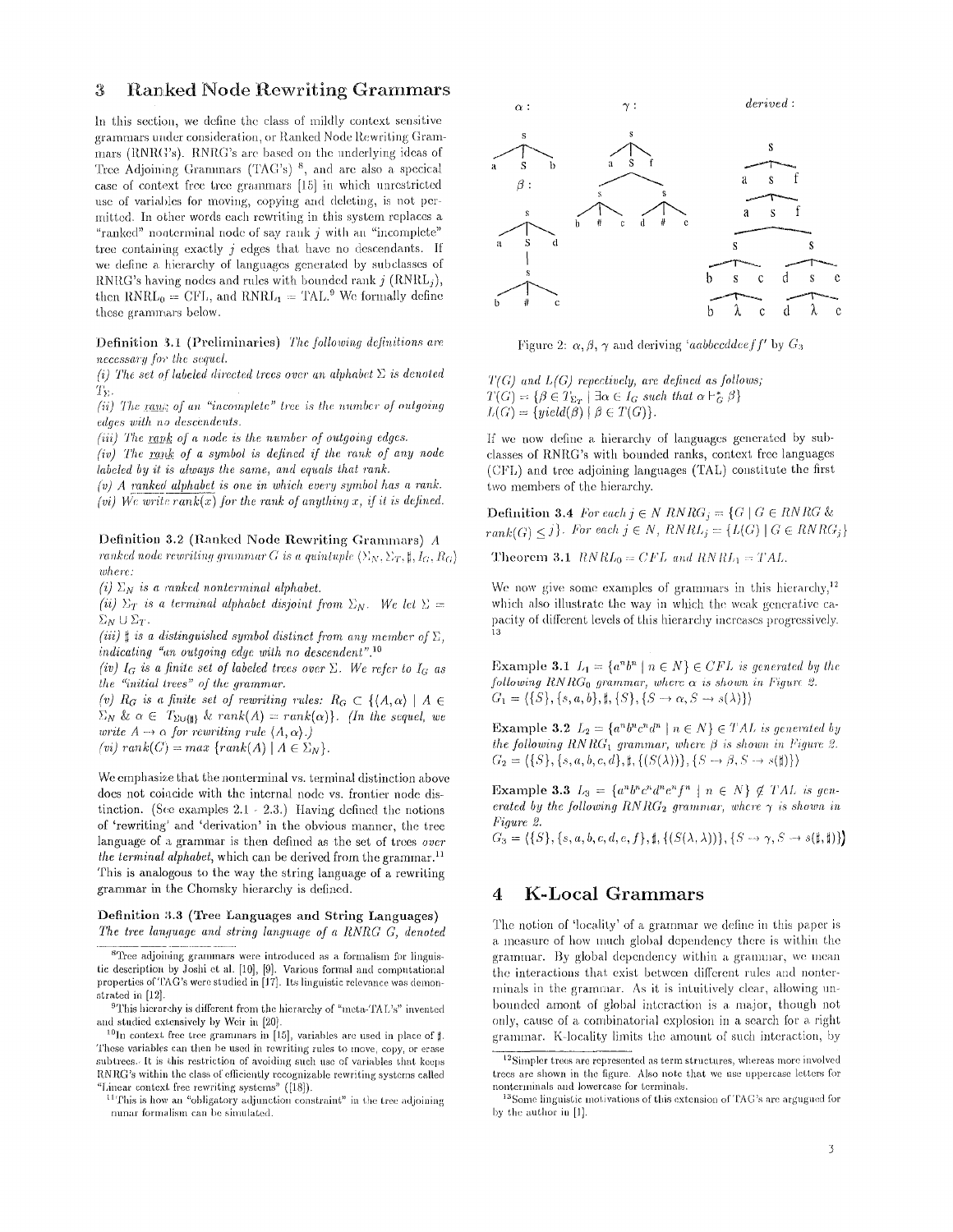bounding the number of different rules that can participate in any single derivation.

Pormally, the notion of "k-locality" of a grammar is defined with respect to a formulation of derivations due originally to Vijay-Shankar, Weir, and 3oshi ([[9]), which is a generalization of the notion of parse trees for CFO's. In their formulation, a derivation is a tree recording the history of rewritings. The root of a derivation tree is labeled with an initial tree, and the rest of the nodes with rewriting rules. Each edge corresponds to a rewriting; the edge from a rule (host rule) to auother rule (applied rule) is labeled with the address of the node in the host tree at which the rewriting takes place.

The degree of locality of a derivation is the number of distinct kinds of rewritings that appear in it. In terms of a derivation tree, the degree of locality is the number of different kinds of edges in it, where two edges are equivalent just in ease the two end nodes are labeled by the same rules, and the edges themselves are labeled by the same node address.

Definition 4.1 *Let 7)(G) denote the set of all derivation trees of G, and let*  $\tau \in \mathcal{D}(G)$ *. Then, the degree of locality of*  $\tau$ *, written locality*( $\tau$ ), *is defined as follows, locality*( $\tau$ ) = card{ $\langle p, q, \eta \rangle$  | *there is an* edge *in r from a node labeled with p to another labeled with q, and is itself labeled with 77}* 

The degree of locality of a grammar is the maximum of those of all its derivations.

Definition 4.2 *A RNRG G is called <u>k-local</u> if max {locality(* $\tau$ *)* |  $\tau \in \mathcal{D}(G) \} \leq k.$ 

*We write k-Local-RNRG*  $= \{G \mid G \in RNRG \text{ and } G \text{ is } k\text{-Local}\}$ *and k-Local-RNRL* =  ${L(G) | G \in k\textrm{-}Local-RNRG}, etc..$ 

Example 4.1  $L_1 = \{a^n b^n a^m b^m \mid n, m \in N\} \in \{4 \text{-Local-RNRL}_0\}$ *since all the derivations of*  $G_1 = \{ \{ S \}, \{ s, a, b \}, \, \sharp, \{ s(S, S) \}, \}$  $\{S \rightarrow s(a, S, b), S \rightarrow \lambda\}$  generating  $L_1$  have degree of locality *at most 4. l,br example, the derivation for the string a3b3ab has degree of locality 4 as shown in Figure 8.* 

Because locality of a derivation is the number of distinct kinds of rewritings, *inclusive* of the positions at which they takc place, k-locality also puts a bound on the number of nonterminal occurrences in any rule. In fact, had we defined the notion of klocality by the two conditins: (i) at most k rules take part in any derivation, (ii) each rule is  $k$ -bounded.<sup>14</sup>, the analogous learnability result would follow essentially by the same argument. So, k-locality in effect forces a grammar to be an unbounded union of boundedly simple grammar, with bounded number of rules each boundedly small, with a bounded number of nonterminals. This fact is captured formally by the existence of the following normal form with only a polynomial expansion factor.

Lemma 4.1 (K-Local Normal Form) *For every k-Local-RNRG*<sub>i</sub> *G, if we let*  $n = size(G)$ *, then there is a RNRG<sub>i</sub> G' such that* 

- $L(G') = E(G).$
- 2. *G'* is in k-local normal form, i.e.  $G' = \bigcup \{H_i \mid i \in I_{G'}\}$ *such that:* 
	- *(a) each lIi has a nonterminal set that is: disjoint from any other*  $H_i$ .
	- $(b)$  each  $H_i$  is k-simple, that is
		- *i. each Ili contains exactly i initial tree.*



Figure 3: Degree of locality of a derivation of *a3b3ab* by G1

 $14$ <sup>4</sup>K-bounded' here means k nonterminal occurrences in each rule, [4]. For instance, a context free grammar in Chomsky Normal Form has only 2-bounded rules.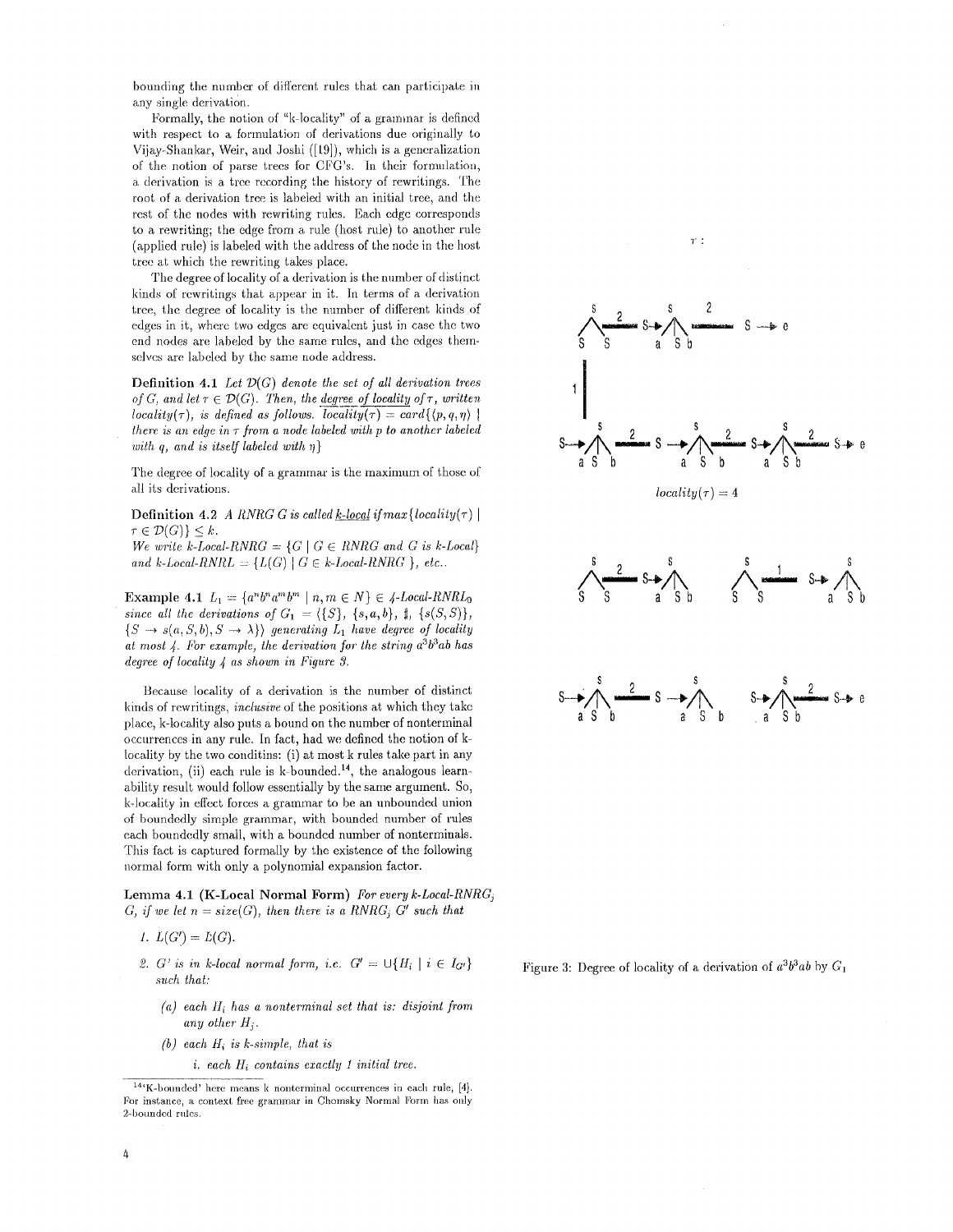- *if. each Hi contains at most k rules.*
- *iii. each IIi contains at most k nonterminal occurrences.*

3.  $size(G') = O(n^{k+1}).$ 

Crucially, the constraint of k-locality on RNRG's is an interesting one because not only each k-local subclass is an exponential class containing infinitely many infinite languages, but also klocal subclasses of the RNRG hierarchy become progressively more complex as we go higher in the hierarchy. In particular, for each j, RNRG<sub>i</sub> can "count up to"  $2(j+1)$  and for each  $k \ge 2$ , k-local-RNRG<sub>i</sub> can also count up to  $2(j + 1)^{15}$  We summarize these properties of k-loeal-RNRL's below.

Theorem 4.1 For every  $k \in N$ ,

- *1.*  $\forall j \in \mathbb{N}$   $\cup_{k \in \mathbb{N}}$  *k*-local-RNRL<sub>j</sub> = RNRL<sub>j</sub>.
- 2.  $\forall j \in N \ \forall k \geq 3$  k-local-RNRL<sub>j+1</sub> is incomparable with  $RNRL$ <sub>i</sub>.
- 3.  $\forall j, k \in N$  *k-local-RNRL<sub>j</sub> is a proper subset of*  $(k+1)$  $local-RNRL$ <sub>i</sub>.
- 4. V<sub>j</sub>  $\forall k \geq 2 \in N$  k-local-RNRL<sub>j</sub> contains infinitely many *infinite languages.*

#### Informal Froof:

 $1$  is obvious because for each grammar in  $RNRL<sub>i</sub>$ , the degree of locality of the grammar is finite.

As for 2, we note that the sequence of the languages (for the first three of which we gave example grammars)  $L_i = \{a_1^n a_2^n ... a_{2i}^n\}$  $n \in N$ } are each in 3-local-RNRL<sub>i-1</sub> but not in RNRL<sub>i-2</sub>.

To verify 3, we give the following sequence of languages  $L_{j,k}$ such that for each j and k,  $L_{j,k}$  is in k-local-RNRL<sub>j</sub> but not in (k-1)-local-RNRL/. Intuitively this is because k-local-languages can have at most  $O(k)$  mutually independent dependencies in a single sentence.

**Example 4.2** *For each j, k*  $\in$  *N, let L<sub>j,k</sub>* = { $a_1^{n_1} ... a_{2(j+1)}^{n_1} a_1^{2n_2} ... a_{2(j+1)}^{2n_2}$  $\ldots a_1^{kn_k} \ldots a_{2(i+1)}^{kn_k} \mid n_1, n_2, \ldots, n_k \in N$ .

4 is obvious because  $\mathcal{L}_{\infty} = \bigcup_{w \in \Sigma^*} L_w$  where  $L_w = \{w^n \mid n \in N\}$ are a subset of 2-local-RNRL<sub>0</sub>, and hence is a subset of k-local-RNRL<sub>j</sub> for every j and  $k \geq 2$ .  $\mathcal{L}_{\infty}$  clearly contains inifinitely many infinite languages.  $\Box$ 

# **5** K-Local Languages Are Learnable

It turns out that *each* k-loeal subclass of *each* RNRLj is polynomially learnable.

Theorem 5. t *For each j and k, k-local-RNRLj is polynomially Icarnable.* 

This theorem can be proved by exhibiting an Occam Algorithm (c.f. Subsection 2.3), for this class with a range size which is l logarithmic in the sample size, and polynomial in the size of a minimal consistent grammar. We ommit a detailed proof and igive an informal outline of the proof.

1. By the Normal Form Lemma, for any k-local-RNRG  $G$ , there is a language equivalent k-local-RNRG  $H$  in k-local normal form whose size is only polynomially larger than the size of G.

- 2. The number of k-simple grammars with is apriori infinite, but for a given positive sample, the number of such grammars that are 'relevant' to that sample (i.e. which could have been used to derive any of the examples) is polynomially bounded in the length of the sample. This follows essentially by the non-erasure and non-copying properties of RNRG's. (See [3] for detail.)
- 3. Out of the set of k-simple grammars in the normal form thus obtained, the ones that are inconsistent with the negative sample are eliminated. Such a filtering can be seen to be performable in polynomial time, appealing to the result of Vijay-Shankar, Weir and Joshi [18] that Linear Context Free Rewriting Systems (LCFRS's) are polynomial time recognizable. That RNRG's are indeed LCFRS's follow also from the non-erasure and non-copying properties.
- 4. What we have at this stage is a polynomially bounded set of k-simple grammars of *varying sizes* which are all consistent with the input sample. The 'relevant' part<sup>16</sup> of a minimal consistent grammar in k-local normal form is guaranteed to be a subset of this set of grammars. What an Oceam algorithm needs to do, then, is to find some subset of this set of k-simple grammars that "covers" all the points in the positive sample, and has a total size that is provably only polynomially larger than the minimal total size of a subset that covers the positive sample and is less than linear in the sample size.
- 5. We formalize this as a variant of "Set Cover" problem which we call "Weighted Set Cover" (WSC), and prove (in  $[2]$ ) the existence of an approximation algorithm with a performance guarantee which suffices to ensure that the output of  $A$  will be a basis set consistent with the sample which is provably only polynomially larger than a minimal one, and is less than linear in the sample size. The algorithm runs in time polynomial in the size of a minimal consistent grammar and the sample length.

# **6 Discussion: Possible Implications to the Theory of Natural Language**  Acquisition

We have shown that a single, nontrivial constraint of 'k-locality' allows a rich class of mildly context sensitive languages, which are argued by some [9] to be an upperbound of weak generative capacity that may be needed by a linguistic formalism, to be learnable. Let us recall that k-locality puts a bound on the amount of global interactions between different parts (rules) of a grammar. Although the most concise discription of natrual language might require almost unbounded amount of such interactions, it is conceivable that the actual grammar that is acquired by humans have a bounded degree of interactions, and thus in some cases may involve some inefficiency and redundancy. To illustrate the nature of inefficiecy introduced by 'forcing' a grammar to be k-loeal, consider the following. The syntactic category of a noun phrase seems to be essentially context independent in the sense that a noun phrase in a subject position and a noun phrase in an object position are more or less syntactically equivalent. Such a 'generalization' contributes to the 'global' interaction in a grammar. Thus, for a k-local grammar (for some relatively small k) to account for it, it may have to repeat the same set of noun phrase rules for different constructions.

<sup>&</sup>lt;sup>15</sup>A class of grammars G is said to be able to "count up to" j, just in case  $\{a_1^n a_2^n ... a_i^n \mid n \in N\} \in \{L(G) \mid G \in \mathcal{G}\}\$  but  $\{a_1^n a_2^n ... a_{j+1}^n \mid n \in N\} \notin$  $\{L(G) \mid G \in \mathcal{G}\}.$ 

 $t$ <sup>16</sup>This notion is to be made precise.